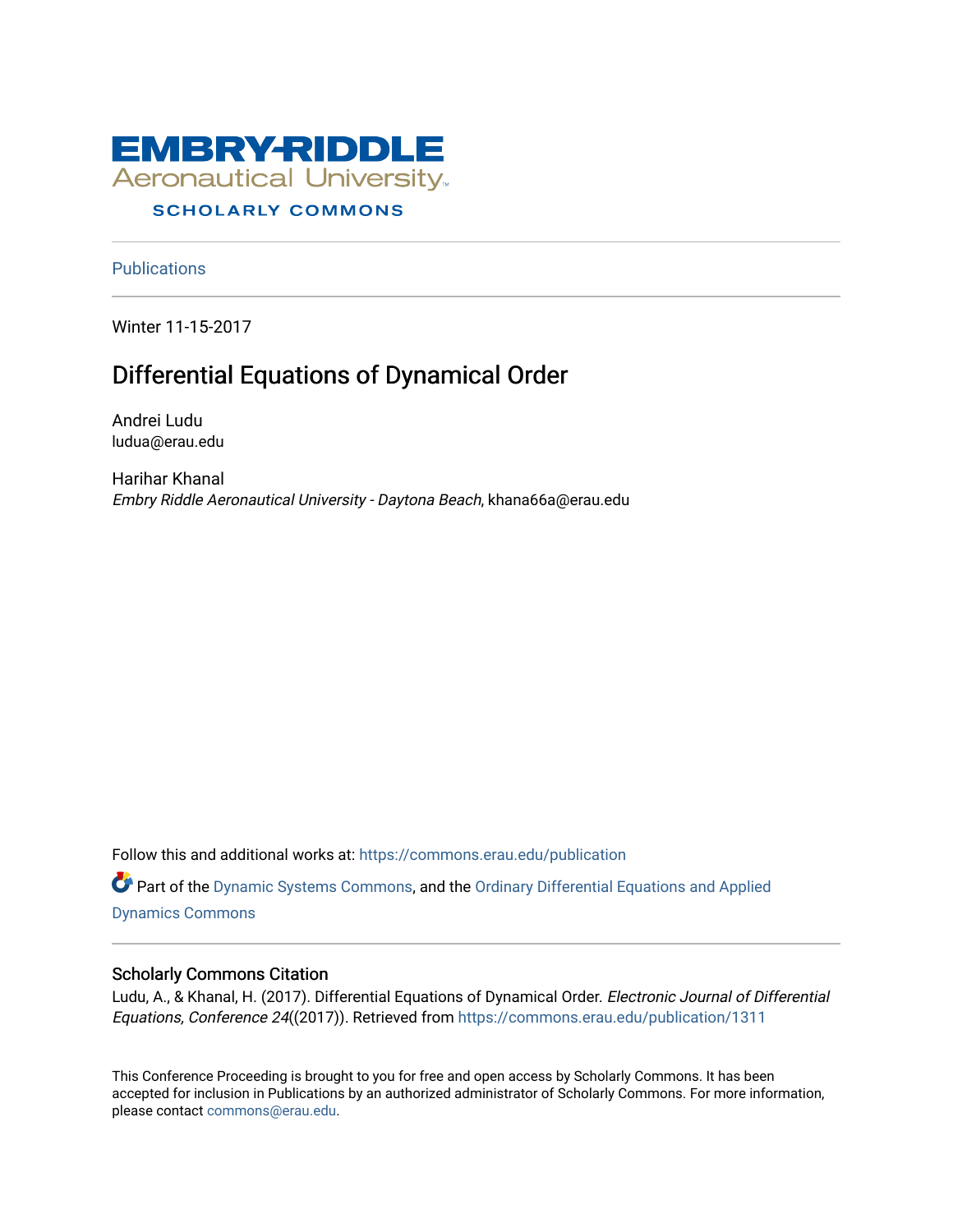International Conference on Applications of Mathematics to Nonlinear Sciences, Electronic Journal of Differential Equations, Conference 24 (2017), pp. 47–61. ISSN: 1072-6691. URL: http://ejde.math.txstate.edu or http://ejde.math.unt.edu

#### DIFFERENTIAL EQUATIONS OF DYNAMICAL ORDER

ANDREI LUDU, HARIHAR KHANAL

ABSTRACT. We introduce a special type of ordinary differential equations

 $d^{\alpha(t)}x/dt^{\alpha(t)} = f(t,x(t))$ 

whose order of differentiation is a continuous function depending on the independent variable t. We show that such dynamical order of differentiation equations (DODE) can be solved as a Volterra integral equations of second kind with singular integrable kernel. We find the conditions for existence and uniqueness of solutions of such DODE. We present the numeric approach and solutions for particular cases for  $\alpha(t) \in (0, 2)$  and discuss the asymptotic approach of the DODE solutions towards the classical ODE solutions for  $\alpha = 1$ and 2.

#### 1. Introduction

Complex systems experience properties of self-organization and collective behavior which cannot be modeled by local partial differential equations, even if such equations involve strong nonlinearities. A complex system can change its dynamics from chaotic to deterministic, from stable to unstable, or from state dependent to process dependent. It is reasonable to assume that the changing behavior of a complex system can be related to changes in the range and scale of the interactions between its parts, in either space (locality), or time (memory). The changing of dynamics involves unpredictable variations in the time-scales associated to system's dynamics, and possibly variable-memory dependence [\[5\]](#page-15-0). An example of change of behavior is provided by the "punctuated equilibrium" phenomenon in evolution of living systems. It consists in temporal islands of morphological stability punctuated by rare bursts of evolutionary change [\[18\]](#page-15-1). More examples showing wide variability of time scales can be found in transient population growth rates in variable environments [\[11\]](#page-15-2), memory dependent diffusion [\[3\]](#page-14-0), stochastic processes and multiplex networks described by higher-order Markovian processes[\[13\]](#page-15-3) coupling of nonlinear variable boundary conditions with nonlinear waves [\[12\]](#page-15-4) boundary area and speed of action in self-replicating clusters [\[19\]](#page-15-5).

The degree of locality of the interaction in a complex system is modeled in a differential equation by the order of differentiation. Higher orders of derivatives with respect to position involve larger number of interacting neighbors to be taken

<sup>2010</sup> Mathematics Subject Classification. 34A08, 45G10, 65D30.

Key words and phrases. Dynamical order differential equation; fractional differential equation; Voltera equationl; singular integrable kernel.

c 2017 Texas State University.

Published November 15, 2017.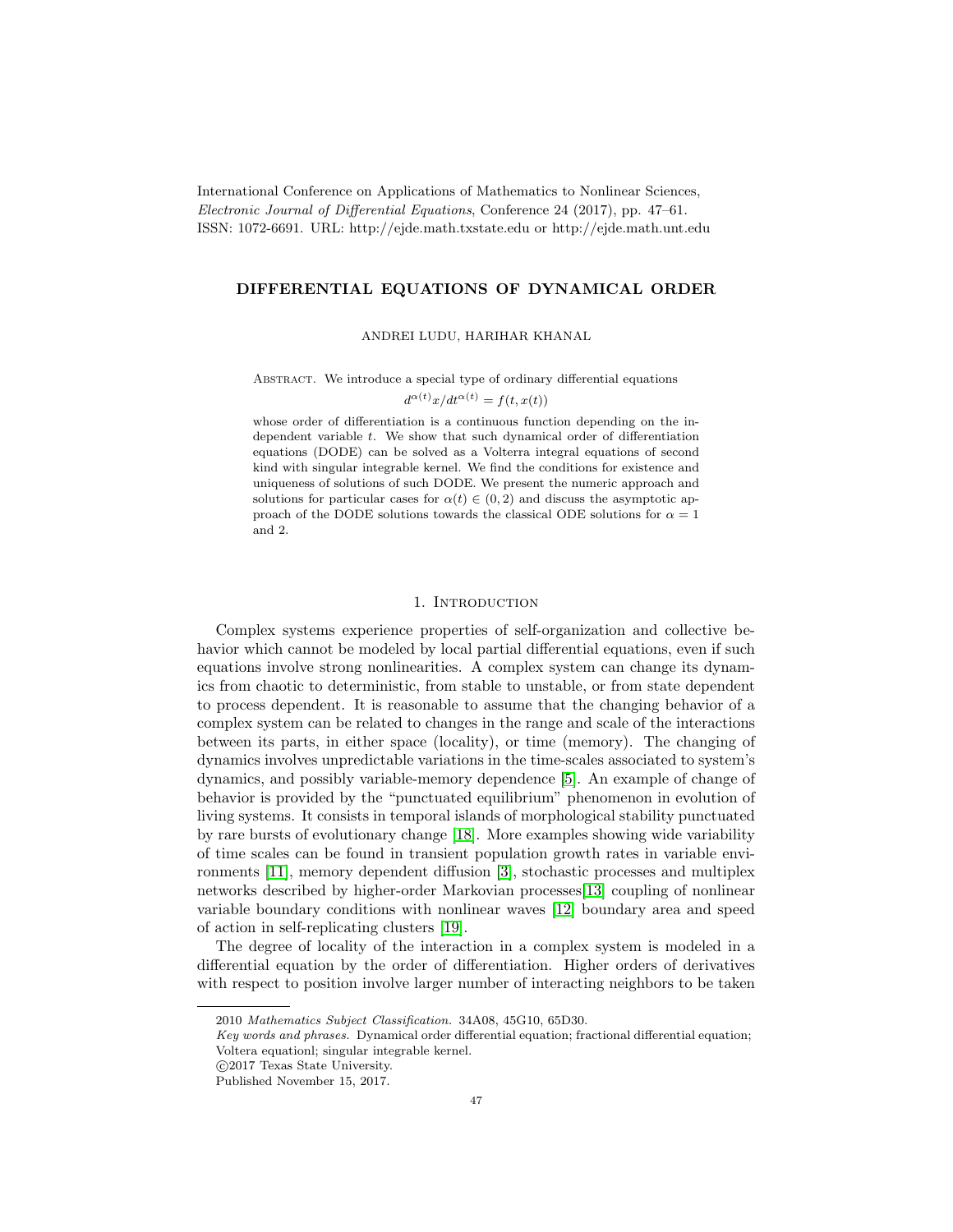into account. A system with memory, on the other hand, can be modeled by integro-differential equations, and the integral kernel controls the memory range. Longer memory can be obtained by taking higher order of iterated integrals. The new concept of variable order of differentiation could be an alternative for modeling such types of systems with variable ranges of locality or memory. Continuous order of differentiation was considered for complex systems through the fractional calculus [\[8\]](#page-15-6), while the research for systems with time-dependent or variable-dependent order of differentiation is still in the stage of infancy  $[4, 14, 15, 17]$  $[4, 14, 15, 17]$  $[4, 14, 15, 17]$  $[4, 14, 15, 17]$ . In the following, we introduce a new type of differential equation with dynamical order of differentiation (DODE) in the form

<span id="page-2-0"></span>
$$
L\Big[f(t,x),x',\ldots,x^{(n)},\frac{d^{\alpha(t,x)}}{dt^{\alpha(t,x)}}\Big] = 0,
$$
\n(1.1)

where  $t \in \mathbb{R}^+$  is the independent variable,  $x(t)$ ,  $x' = x^{(1)} = dx/dt$ , etc. the unknown function and its derivatives,  $\alpha$  and f arbitrary functions, and L a linear operator. A common situation for [\(1.1\)](#page-2-0) can be realized in the form of a time-dependent order of differentiation dynamic equation

$$
\sum_{k=0}^{n} \left( C_k(t) \frac{d^{\alpha(t)+k} x}{dt^{\alpha(t)+k}} \right) = f(t, x), \tag{1.2}
$$

for some time-dependent coefficients  $C_k(t)$ , with prescribed time dependence for the variable order of differentiation through a given function  $\alpha(t)$ . Another situation can occur in the form of a coupled ODE system

$$
\frac{d^{\alpha(t)}x}{dt^{\alpha(t)}} = L_1[t, x, \alpha] \n\frac{d\alpha(t)}{dt} = L_2[t, x, \alpha],
$$
\n(1.3)

where the dynamics of the variable order  $\alpha(t)$  is coupled with the dynamics of the x−variable.

The DODE approach can model complex systems exhibiting accelerated type of dynamics, or systems revealing transitions from anomalous to normal states. Population dynamics, for example, was modeled by either hyperbolic growth, or power laws, or double exponential laws. The most recent models based on traditional piece-wise defined ODE predict an evolution law sustaining a transition from exponential behavior to criticality. In the present literature such types of modeling challenges were solved by using free source terms in the dynamical ODE as power laws. Such models artificially introduce higher order nonlinearities that increase the difficulty of constructing existence and uniqueness criteria for solutions. Moreover, such approaches are not expected to bring new qualitative changes in the dynamics because the geometry of the ODE is not essentially changed by changing of the free terms since the structure of the jet space for the ODE is invariant to the functional dependence on nonhomogenous terms. It is known that the order of differentiation changes the physical laws. The drag upon a submerged object changes from inertia-less creep-flow (when force is proportional to the velocity) to Rayleigh drag (force is proportional to acceleration). So the force term must change from the first to the second time derivative when we accelerate a submerged object.

The paper is organized as follows: in the second section we introduce DODE and their realization as fractional differential equations, and further on solve them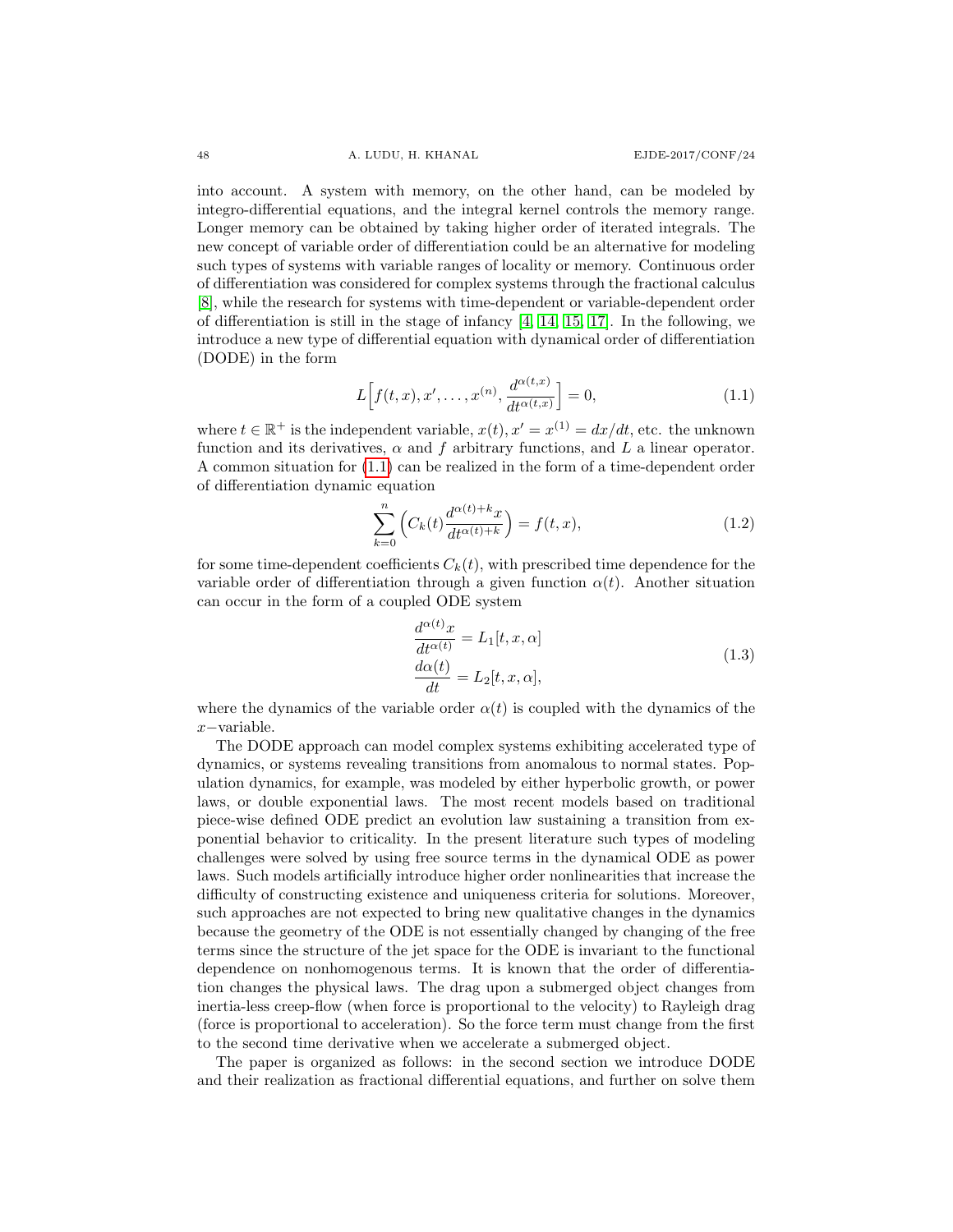as Volterra integral equations. In the third section, we analyze a DODE onedimensional model and find the existence and uniqueness criteria associated to initial conditions. In the fourth section we present the numerical solutions for the discussed DODE systems, and provide examples.

#### 2. Dynamical order differential equation

In this section we introduce a DODE for a one-dimensional dynamical system  $x(t)$  in the form

$$
\frac{d^{\alpha(t)}x}{dt^{\alpha(t)}} = D^{\alpha(t)}x = f(t, x),\tag{2.1}
$$

where the real function  $\alpha(t)$  describes the variable order of differentiation. The most natural approach is to represent this DODE through the formalism of fractional derivatives [\[9,](#page-15-11) [8,](#page-15-6) [16\]](#page-15-12). The generalization of differential calculus to non-integer orders of derivatives can be traced back to Leibniz and Riemann. Since then, there have been defined several types of fractional derivatives, in the sense of Riemann, Liouville, Grünwald, Jumarie, or Weyl [\[1\]](#page-14-1). All these operators are non-local, hence being suitable for modeling multiple scales, fractional differentiability, or for highly irregular and nowhere differentiable functions [\[1\]](#page-14-1). The fractional derivatives and fractional integrals have applications in visco-elasticity, feedback amplifiers, electrical circuits, electro-analytical chemistry, fractional multipoles, neuron modeling and related areas in physics, chemistry, and biological sciences [\[9,](#page-15-11) [16\]](#page-15-12).

In the following, we extend the traditional definitions of fractional derivatives and integrals to time-dependent orders. We introduce the time-dependent fractional integration operator of order  $\alpha : [t_0, \infty) \to (0, 1), t_0 > 0$  by

$$
t_0 I_t^{\alpha(t)} x(t) = \frac{1}{\Gamma(\alpha(t))} \int_{t_0}^t (t-s)^{\alpha(t)-1} x(s) ds,
$$
\n(2.2)

where  $\Gamma$  is the Gamma function. We define the fractional derivative of variable order by the following operator sequence

<span id="page-3-0"></span>
$$
t_0 D_t^{\alpha(t)} x(t) = \frac{d}{dt} \left( t_0 I_t^{\alpha(t)} \right) x(t), \qquad (2.3)
$$

for  $\alpha(t) \in (0,1)$ . When  $\alpha$  is a constant this definition generates the Riemann-Liouville fractional derivative [\[8\]](#page-15-6). The definition [\(2.3\)](#page-3-0) can be generalized for higher values of  $\alpha(t)$  by

<span id="page-3-2"></span>
$$
{}_{t_0}D_t^{\alpha(t)}x(t) = \frac{d^m}{dt^m} \Big( {}_{t_0}I_t^{m-\alpha(t)} \Big) x(t), \tag{2.4}
$$

with  $\alpha(t) \in (m-1,m)$ , m positive integer. The explicit expression of the timedependent Riemann-Liouville fractional derivative of order  $\alpha(t): \mathbb{R}_+ \to [m-1, m)$ reads

<span id="page-3-1"></span>
$$
{}_{t_0}D_t^{\alpha(t)}\ x(t) = \frac{d^m}{dt^m} \frac{1}{\Gamma(m - \alpha(t))} \int_{t_0}^t \frac{x(s)}{(t - s)^{\alpha(t) - m + 1}} ds,\tag{2.5}
$$

again for any positive integer  $m$ . In all the following calculations the independent variable will be t, and we also choose  $t_0 = 0$ , without any loss of generality [\[6\]](#page-15-13). We will skip the subscripts  $t_0 = 0$  and t from the expression of the fractional derivative. It is straightforward to check that variable order fractional derivatives obey Leibnitz rule, chain rule and can be used to develop multivariable Taylor series [\[8\]](#page-15-6).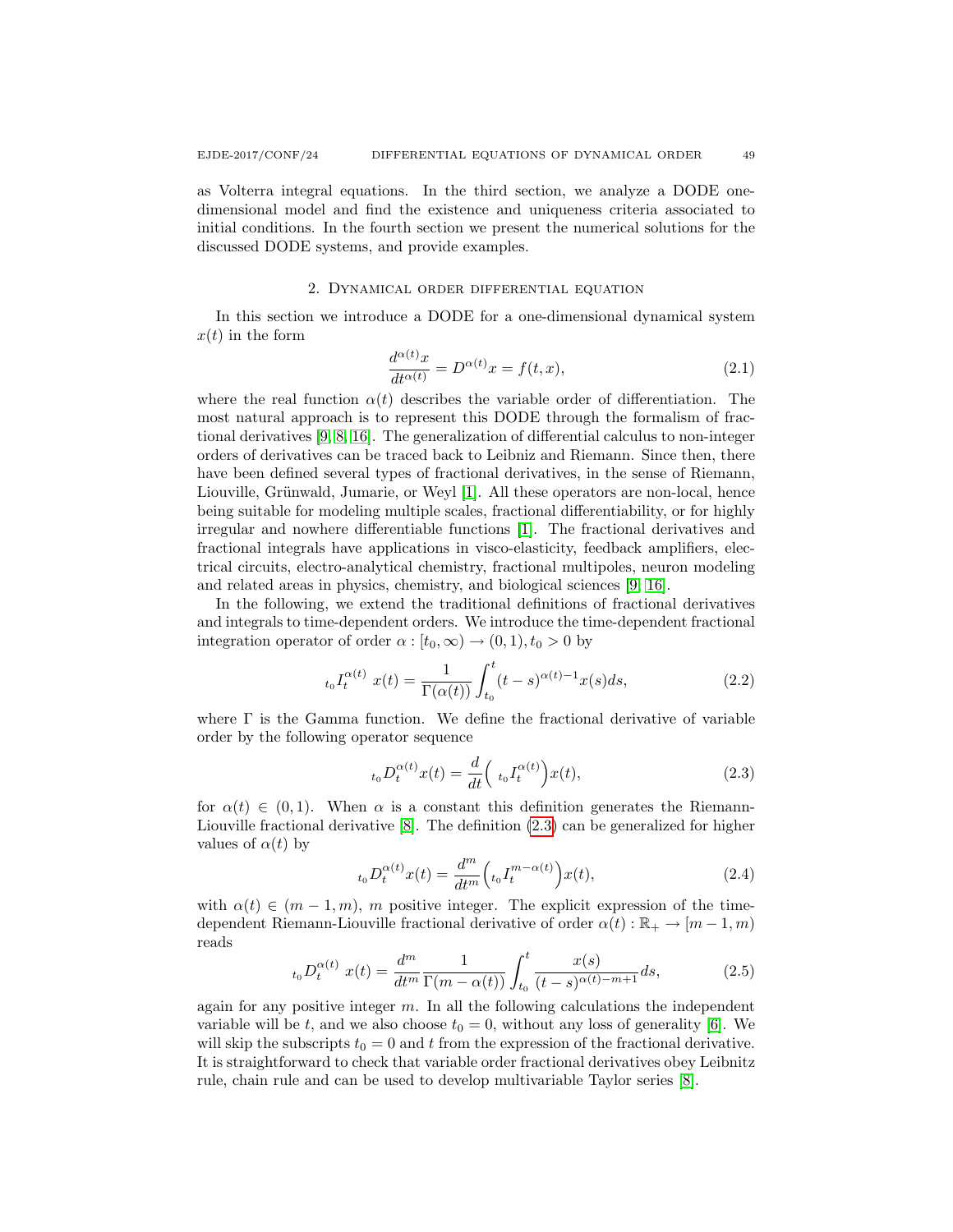When  $\alpha(t) = \alpha_0$  = const and  $x \in C^m(I)$ , by applying consecutive integration by parts in  $(2.5)$  we obtain the expression  $[1, 8]$  $[1, 8]$ 

<span id="page-4-0"></span>
$$
D^{\alpha_0} x(t) = \sum_{k=0}^{m-1} \frac{x^{(k)}(0)t^{k-\alpha_0}}{\Gamma(k-\alpha_0+1)} + \frac{1}{\Gamma(m-\alpha_0)} \int_0^t (t-s)^{m-\alpha_0-1} x^{(m)}(s) ds. \quad (2.6)
$$

The integral in the right hand side term represents the Caputo fractional derivative of  $x(t)$ , [\[1,](#page-14-1) [3,](#page-14-0) [8\]](#page-15-6), and it can be obtained directly from the definition [\(2.4\)](#page-3-2) by an inverted sequence of operators

$$
DC^{\alpha_0}x(t) = I^{m-\alpha_0}\frac{d^m x(t)}{dt^m}.
$$
\n(2.7)

From [\(2.6\)](#page-4-0) for constant  $\alpha_0$  one can verify that the fractional derivative converges uniformly towards the integer order derivative when  $\alpha_0$  approaches its domain limits. For example if  $m = 1, \alpha_0 \in (0, 1)$  we have

$$
\lim_{\alpha_0 \to 0^+} D^{\alpha_0} x(t) = \lim_{\alpha_0 \to 0^+} \left[ \frac{x(0)t^{-\alpha_0}}{\Gamma(1-\alpha_0)} + \frac{1}{\Gamma(1-\alpha_0)} \int_0^t \frac{x'(s)}{(t-s)^{\alpha_0}} ds \right] = x(t),
$$

as well as the right limit, after an integration by parts reads

$$
\lim_{\alpha_0 \to 1^-} D^{\alpha_0} x(t)
$$
\n
$$
= \lim_{\alpha_0 \to 1^-} \left[ \frac{x(0)t^{-\alpha_0}}{\Gamma(1-\alpha_0)} + \frac{x'(0)t^{1-\alpha_0}}{\Gamma(2-\alpha_0)} + \frac{1}{(1-\alpha_0)\Gamma(1-\alpha_0)} \int_0^t \frac{x''(s)}{(t-s)^{\alpha_0-1}} ds \right]
$$
\n
$$
= x'(t).
$$

However,  $(2.6)$  is not valid anymore when  $\alpha(t)$  is not constant. We need to substitute it with

<span id="page-4-1"></span>
$$
D^{\alpha(t)}x(t)
$$
\n
$$
= \frac{1}{(\alpha(t)-1)\Gamma(1-\alpha(t))} \left[ \frac{x(0)t^{-\alpha(t)}}{\Gamma(1-\alpha(t))} - DC^{\alpha(t)}x(t) \right]
$$
\n
$$
\times \frac{\alpha'(t)}{\Gamma^2(2-\alpha(t))} \left[ \Gamma(2-\alpha(t))DC^{\alpha(t)-1}x(t) \left( \frac{1}{\alpha(t)-1} - \frac{\Gamma'(1-\alpha(t))}{\Gamma(1-\alpha(t))} \right) - L_1 + x(0)t^{1-\alpha(t)} \left( \frac{1}{\alpha(t)-1} + \ln t - \frac{\Gamma'(1-\alpha(t))}{\Gamma(1-\alpha(t))} \right) \right],
$$
\n(2.8)

where

$$
L_1=\frac{1}{\Gamma(2-\alpha(t))}\int_0^t\frac{x'(s)\ln(t-s)}{(t-s)^{\alpha(t)-1}}ds
$$

is a convolution with singular kernel. It is straightforward to verify that even in the time-dependent order of differentiation case, [\(2.8\)](#page-4-1), the fractional derivative has the same asymptotic behavior  $\lim_{\alpha(t)\to 0^+} D^{\alpha(t)} = 1$  and  $\lim_{\alpha(t)\to 1^-} D^{\alpha(t)} = d/dt$ .

We mention that in definition  $(2.5)$  we always place the integer order time derivative in front of the whole expression, in the original Liouville and Riemann style, [\[8\]](#page-15-6), and the time dependence of the variable order is considered as a function of t even inside the integral.

The Riemann-Liouville type of variable-order derivatives were proposed first time in [\[17\]](#page-15-10). More exploring of the concept of variable and distributed order of integration and differentiation through fractional derivatives, and also the connection with the memory of the process, were analyzed in [\[14\]](#page-15-8). In this report the authors use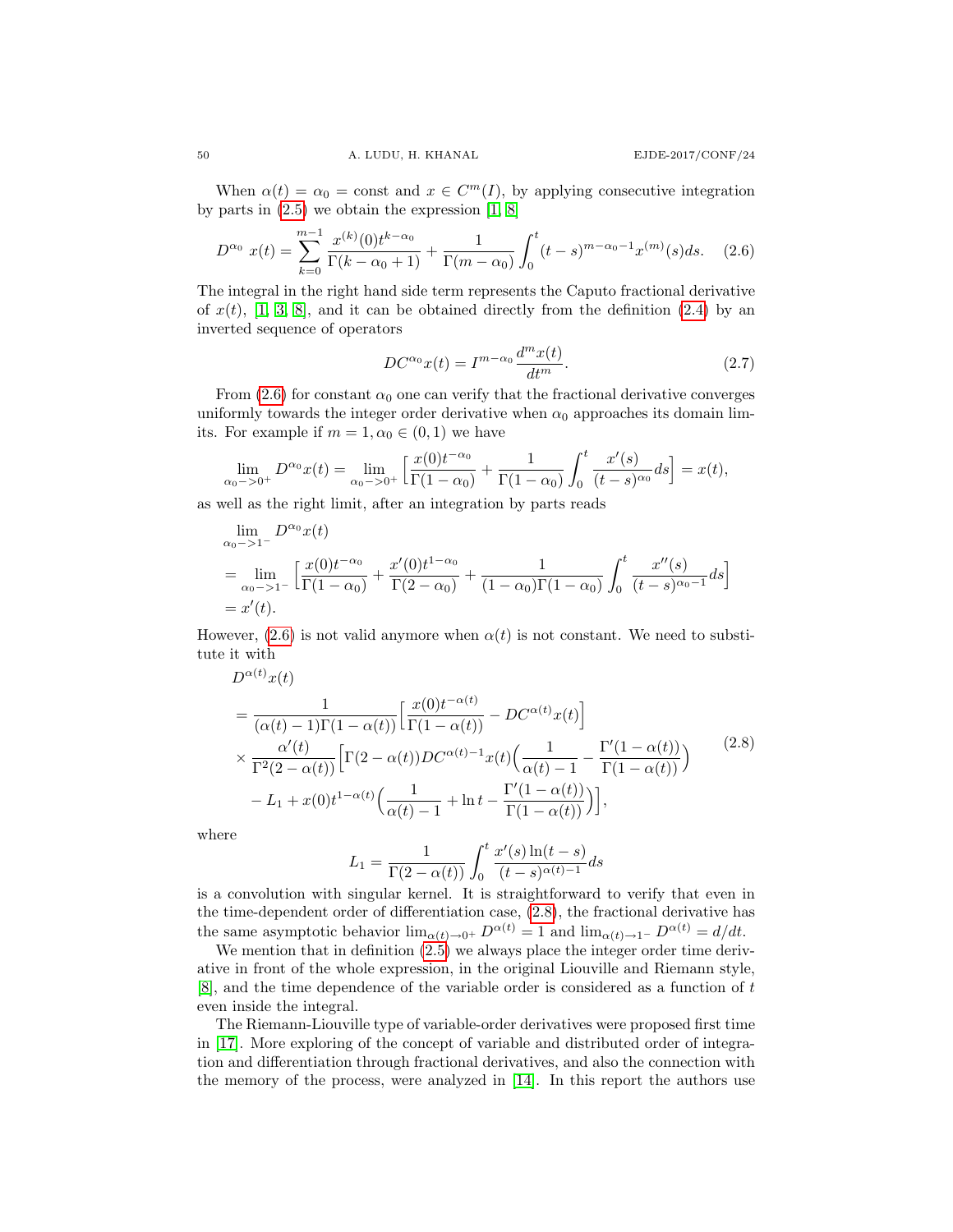time and space dependence for the order of differentiation, and several examples of such differential equations are solved by using Laplace transform method. Caputo type fractional derivative of variable-order was developed in [\[4\]](#page-15-7). Since then, more extended versions were reported, expansion formulas for the calculation of fractional derivatives of variable order were proposed and applied to modeling explicit effects of memory. The new types of variable order fractional derivative mentioned above describe very good anomalous diffusion problems that could not been investigated using the concept of integer of fractional constant order derivative. Application of the variable order fractional derivative include population growth models, special cases of viscoelasticity, complex transport process, and anomalous relaxation.

#### 3. Existence and uniqueness of solutions

We introduce DODE through the theory of fractional differential operators. There are several ways to introduce the fractional differential: Riemann-Liouville, Caputo, Jumariè, Erdèly-Kober, Baleanu-Atangana, Caputo-Almeida, etc. [\[7,](#page-15-14) [6,](#page-15-13) [2\]](#page-14-2) and more recently [\[4,](#page-15-7) [14\]](#page-15-8), each generating well-defined operators with convenient properties. However, the introduction of fractional differential equations with initial conditions is of a more delicate problem, and its physical meaning is not fully understood [\[2,](#page-14-2) [8\]](#page-15-6). Present approaches on initial problems in literature incorporate classical derivatives of the initial data, as suggested first time in [\[3\]](#page-14-0), and followed by many other authors [\[2,](#page-14-2) [6\]](#page-15-13), pretty much like in the case of initial value problems with integer-order equations. The initial value problem for a DODE of variable order  $\alpha(t)$  with  $m \in \mathbb{Z}^+$  has the form

<span id="page-5-0"></span>
$$
D^{\alpha(t)}\left(x(t) - T_{m-1}[x]\right) = f(t, x(t)),
$$
  
\n
$$
x^{(k)}(0) = x_k, \quad k = 0, 1, ..., m-1,
$$
\n(3.1)

for given initial data  $\{x_k \in \mathbb{R}\}_{k=0,\dots,m-1}$ , with  $T_{m-1}[x](t)$  the Taylor polynomial of order  $m-1$  for  $x(t)$ , the source term f a continuous function  $f : \mathbb{R}^+ \times \mathbb{R} \to \mathbb{R}$ , and the variable order of differentiation also a continuous function  $\alpha : \mathbb{R}^+ \to (m-1, m)$ .

In our paper we study the case  $m = 1$  with variable order of differentiation in the range  $\alpha \in (1, 2)$ . According to the definition of fractional derivatives [\(2.5\)](#page-3-1) and  $(3.1)$  we have

<span id="page-5-1"></span>
$$
D^{\alpha(t)}\left(x(t) - x(0) - tx'(0)\right)
$$
  
= 
$$
\frac{d^2}{dt^2} \frac{1}{\Gamma(2 - \alpha(t))} \int_0^t \frac{x(s) - x_0 - sx_1}{(t - s)^{\alpha(t) - 1}} ds
$$
 (3.2)  
= 
$$
f(t, x(t)).
$$

By integrating twice with respect to  $t$  in  $(3.2)$  we have

$$
\frac{1}{\Gamma(2-\alpha(t))} \int_0^t \frac{x(s) - x_0 - sx_1}{(t-s)^{\alpha(t)-1}} ds = \int_0^t F(\tau) d\tau,
$$
\n(3.3)

<span id="page-5-2"></span>
$$
F(t) = \int_0^t f(s, x(s))ds.
$$
 (3.4)

We multiply the right hand side of [\(3.3\)](#page-5-2) with  $\Gamma(\alpha(t) - 1)\Gamma(2 - \alpha(t))$  at numerator and denominator and express this product by the integral representation of the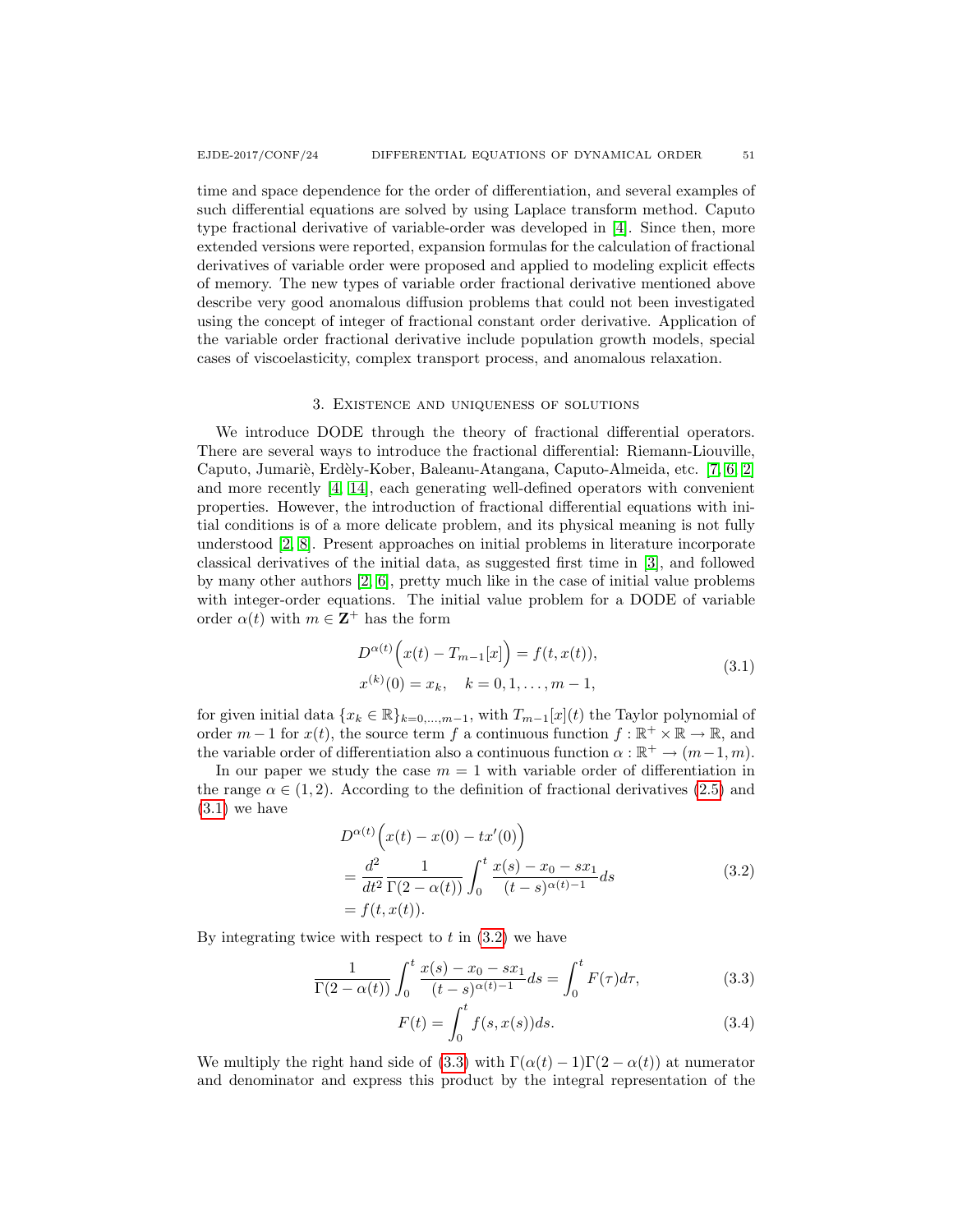beta function  $B(\alpha(t) - 1, 2 - \alpha(t))$ . By using Fubini theorem for iterated integrals we can re-write the right hand side in [\(3.3\)](#page-5-2) in the form

<span id="page-6-0"></span>
$$
\frac{1}{\Gamma(\alpha(t)-1)\Gamma(2-\alpha(t))} \int_0^t d\sigma \int_0^1 F(\tau) \frac{\sigma^{\alpha(t)-2}}{(1-\sigma)^{\alpha(t)-1}} d\sigma d\tau.
$$
 (3.5)

The last two factors in the integrand in  $(3.5)$  can be re-written in the form  $(1 \sigma)^{1-\alpha(t)}\sigma^{\alpha(t)-2} = [t-\tau-\sigma(t-\tau)]^{1-\alpha(t)}[\tau-\tau+\sigma(t-\tau)]^{-2+\alpha(t)}(t-\tau)$  with the help of a dummy variable  $t-\tau$ . By the substitution  $s = \tau + \sigma(t-\tau)$ ,  $ds = (t-\tau)d\sigma$ and using Dirichlet formula we can write [\(3.3\)](#page-5-2) in the form

$$
\int_0^t \frac{ds}{(t-s)^{\alpha(t)-1}} \left[ x(s) - x_0 - sx_1 - \frac{1}{\Gamma(\alpha(t)-1)} \int_0^s \frac{F(\tau) d\tau}{(s-\tau)^{2-\alpha(t)}} \right] = 0. \tag{3.6}
$$

It results that the fractional initial value problem in [\(3.1\)](#page-5-0) is reducible to a Volterra integral equation of second kind with singular integrable kernel,  $k(t, \tau) = (t \tau^{\alpha(t)-2}$ , as long as  $\alpha(t) \in (1,2)$ , in the form

<span id="page-6-1"></span>
$$
x(t) = x_0 + tx_1 + \frac{1}{\Gamma(\alpha(t) - 1)} \int_0^t \frac{\int_0^{\tau} f(s, x(s))ds}{(t - \tau)^{2 - \alpha(t)}} d\tau.
$$
 (3.7)

If  $\alpha$  = const, [\(3.7\)](#page-6-1) would reduce to a weakly singular Volterra integral equations which can be studied in the general theory of integral equations with algebraic singularity, or in the frame of fractional calculus. The major difference between our case  $\alpha(t)$  not constant, [\(3.7\)](#page-6-1) and traditional singular Volterra equations, is that in our case the kernel also depends on  $t - \tau$ , but in addition it depends on t through the variable order of differentiation of the original DODE, [\(3.1\)](#page-5-0).

Any solution of [\(3.7\)](#page-6-1) is a solution of the initial value DODE problem [\(3.1\)](#page-5-0) with  $m = 2$ , being represented by a continuous function  $x(t)$ ,  $t \ge 0$ . In order to compare solutions for [\(3.1\)](#page-5-0) with the limiting traditional situations where  $\alpha \in \{1,2\}$ is integer we notice that  $\lim_{\alpha \to 2^-} D^{\alpha(t)}(x(t) - x_0 - tx_1) = x''(t) = f(t, x(t))$ . This result represents the  $\alpha \to 2^-$  limiting solution for the ODE [\(3.1\)](#page-5-0) and initial problem  $x(0) = x_0, x'(0) = x_1, f(0, x_0) = 0.$ 

For the lower limit  $\alpha \to 1^+$  we use the integral equation version [\(3.7\)](#page-6-1):

$$
x'(t) - x_1 \to \lim_{\alpha \to 1^+} \frac{1}{\Gamma(\alpha(t) - 1)} \int_0^t \frac{f(\tau, x(\tau))d\tau}{(t - \tau)^{2 - \alpha(t)}} = 0,
$$

because  $f(t, x)$  is continuous on any compact  $[0, t]$ , and hence upper bounded, and because the corresponding kernel is integrable. This result represents the  $\alpha \to 1^+$ limiting solution for the ODE [\(3.1\)](#page-5-0)  $x'(t) - x_1 = f(t, x(t))$  with  $x(0) = x_0, f(0, x_0) =$ 0.

The existence and uniqueness problem for the DODE [\(3.7\)](#page-6-1) was not yet studied. Only the qualitative study of fractional differential equation with constant fractional order  $\alpha_0 \in (0,1)$  were completed in literature. If the fractional derivative in the fractional differential equation is of Riemann-Liouville type, some difficulties may occur if one tries to follow the proof of existence, uniqueness and asymptotic integration from the traditional theory of ODEs.

A way to surpass these existence and uniqueness difficulties is provided by using integral inequalities and perturbation techniques. A Peano type local existence theorem has been established and also a comparison principle for global existence was presented. The weight of research was concentrated on studying the qualitative theory for the case  $\alpha \in (0,1)$ . For larger than 1 values for  $\alpha$  the operators are the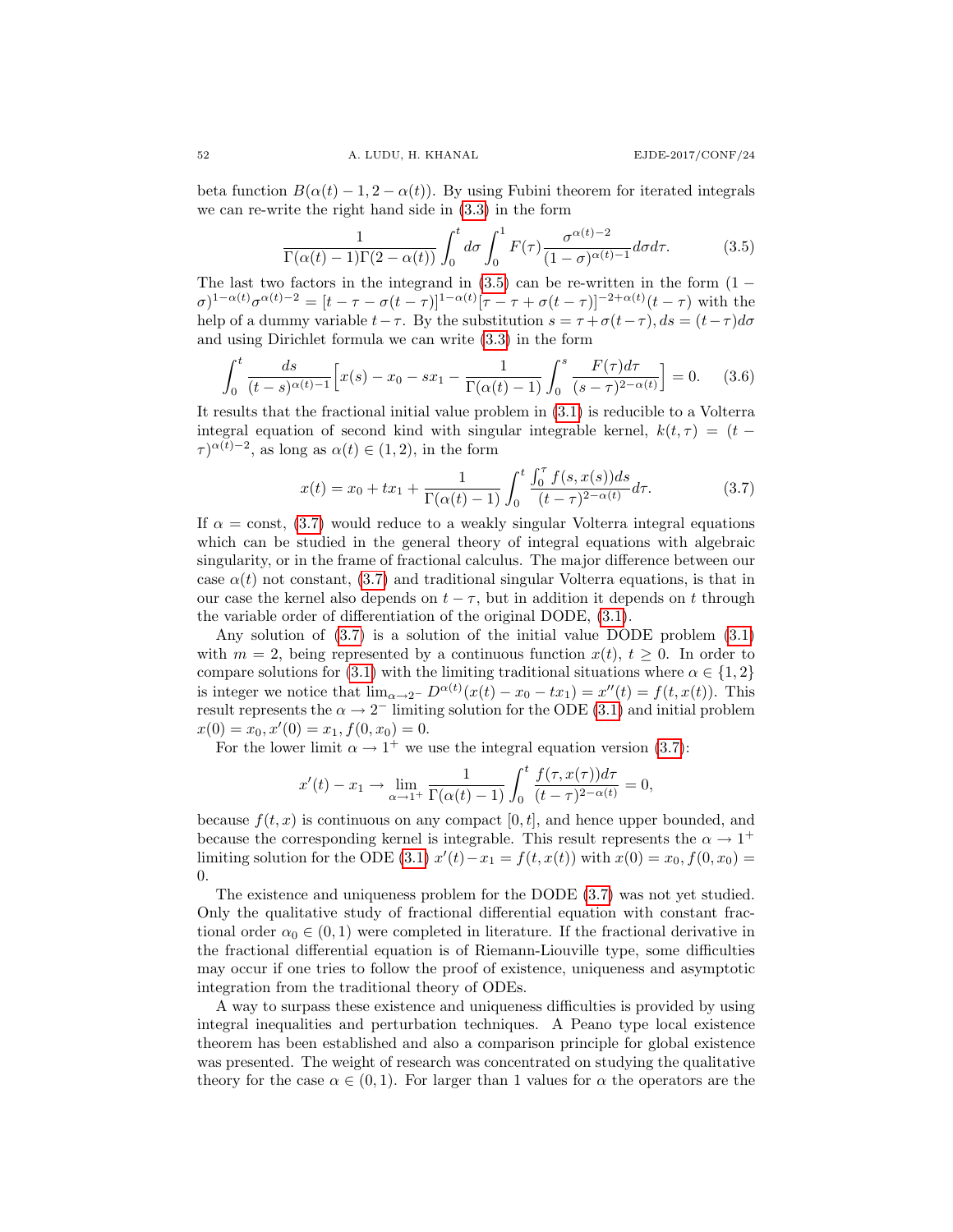same, except for the left composition with an integer order derivative operator (in front of the whole equation). In that, the existence and uniqueness theory of solutions for initial value problems for fractional differential equation of various orders was discussed by Samko [\[17\]](#page-15-10).

Other procedures to investigate the qualitative properties of fractional differential equation consist in Weissinger's work on generalized Banach Fixed Point Theorem [\[6\]](#page-15-13), the recent introduced Mittag-Leffler transcendental functions, or the exponentially weighted Chebyshev norms introduced originally by Bielecki [\[7\]](#page-15-14). This last direction was completed by establishing the global existence of solutions for the integral equation resulting from a fractional differential equation for constant  $\alpha \in (0,1)$  [\[2\]](#page-14-2).

In the following, we use the procedure given in [\[15\]](#page-15-9). Namely, we generalize the qualitative results from [\[2,](#page-14-2) [6\]](#page-15-13) for the time-dependent  $\alpha(t)$  order of DODE of type [\(3.1\)](#page-5-0) and [\(3.7\)](#page-6-1). We follow the same pattern and introduce a Banach space endowed with an exponentially weighted metric (the Bielecki metric), followed by the proof that the integral operator in [\(3.7\)](#page-6-1) is a contraction in this Banach space. With all these prerequisites we have

<span id="page-7-0"></span>**Theorem 3.1.** Providing that  $\alpha(t) : \mathbb{R}_+ \to (1, 2)$  is continuous, and fulfills the condition that for all  $p \in (2, \min_{t \geq 0} {\frac{1}{\alpha(t)-1}, \frac{1}{2-\alpha(t)}})$  we have

$$
\sup_{t\geq 0} \frac{\Gamma(1+p(\alpha(t)-2))}{\Gamma(\alpha(t)-1)} \leq +\infty,
$$

and  $f(t, x): \mathbb{R}_+ \times \mathbb{R} \to \mathbb{R}$  is continuous and satisfies

$$
|f(t, x) - f(t, y)| \le G(t)|x - y|,
$$

for all  $t \geq 0, x, y \in \mathbb{R}$ , where  $G(t): \mathbb{R}_+ \to \mathbb{R}_+$  is a continuous function, then the initial value DODE from [\(3.1\)](#page-5-0) has a unique solution defined on  $\mathbb{R}_+$ .

*Proof.* It was proved above that the problem in  $(3.1)$  is reducible to the integral problem in [\(3.7\)](#page-6-1). Following [\[2,](#page-14-2) [15\]](#page-15-9) and generalizing for time dependence of the order of differentiation,  $\alpha(t)$ , we introduce the operator

$$
T[x](t) = x_0 + tx_1 + \frac{1}{\Gamma(\alpha(t) - 1)} \int_0^t \frac{F(\tau)d\tau}{(t - \tau)^{2 - \alpha(t)}},
$$
\n(3.8)

$$
F(t) = \int_0^t f(s, x(s))ds,
$$
\n(3.9)

acting  $T: C^0(\mathbb{R}_+, \mathbb{R}) \to C^0(\mathbb{R}_+, \mathbb{R})$ , and the function

$$
h(t) = 1 + |T[x_0 + tx_1](t)|.
$$

Let  $G(t)$  be the continuous function whose existence is secured by the hypothesis of Theorem [3.1,](#page-7-0) and two real numbers  $p, q$  such that

$$
1
$$

and  $\frac{1}{p} + \frac{1}{q} = 1$ . For any  $\lambda \in \mathbb{R}$  such that

<span id="page-7-1"></span>
$$
\lambda > p^{q^2} \sup_{t \ge 0} \left( \frac{\Gamma(1 + p(\alpha(t) - 2))}{\Gamma(\alpha(t) - 1)} \right)^q, \tag{3.10}
$$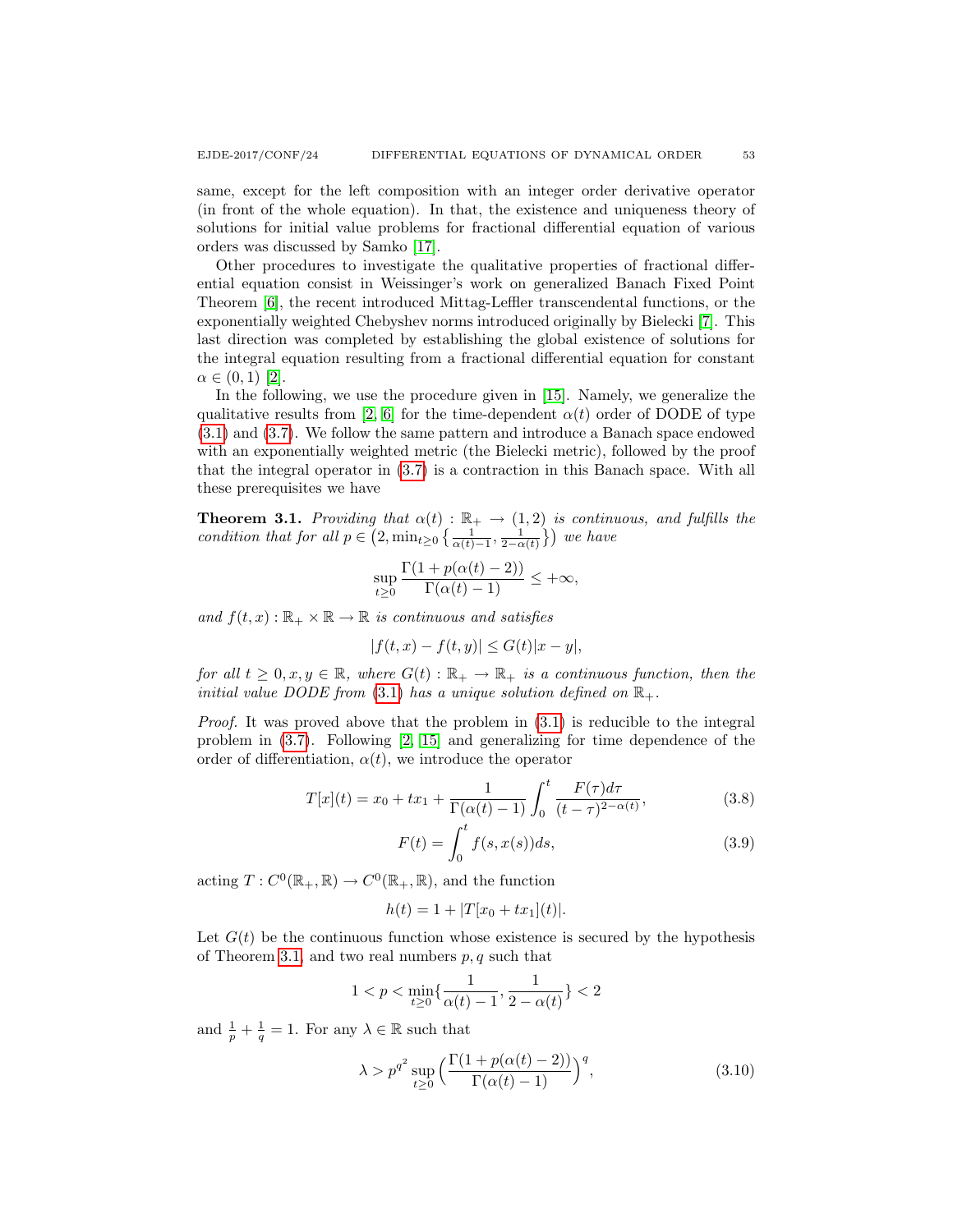we define the function

$$
H_{\lambda}(t) = h(t) \exp\left(t + \frac{\lambda}{q} \int_0^t [h(s)G(s)]^q ds\right).
$$
 (3.11)

Next we build a linear space

$$
\mathcal{B} = \left\{ x \in C^0(\mathbb{R}_+, \mathbb{R}) : \sup_{t \ge 0} \frac{|x(t)|}{H_\lambda(t)} < +\infty \right\}.
$$
 (3.12)

We endow this space with a distance between any  $x, y \in \mathcal{B}$  defined by

$$
d_{\lambda}(x,y) = \sup_{t \geq 0} \left\{ \frac{|x(t) - y(t)|}{H_{\lambda}(t)} \right\}.
$$

We can show that  $d_{\lambda}$  is a distance, it generates a Bielecki norm  $\|\cdot\|_{\lambda}$ ,  $(\mathcal{B}, d_{\lambda})$  is a complete metric space, and  $(\mathcal{B}, \|\cdot\|_{\lambda})$  is and a Banach space. Next step is to prove that  $T : \mathcal{B} \to \mathcal{B}$  is a contraction for certain values of  $\lambda$ . We calculate  $|T([x]) - T([x])|$ 

<span id="page-8-2"></span>
$$
|T[x] - T[y]|
$$
  
\n
$$
= \frac{1}{\Gamma(\alpha(t) - 1)} \int_0^t \frac{|f(s, x(s)) - f(s, y(s))|}{(t - s)^{2 - \alpha(t)}} ds
$$
  
\n
$$
\leq \frac{1}{\Gamma(\alpha(t) - 1)} \int_0^t \frac{G(s)|x(s) - y(s)|}{(t - s)^{2 - \alpha(t)}} ds
$$
  
\n
$$
\leq \frac{1}{\Gamma(\alpha(t) - 1)} || \frac{e^s}{(t - s)^{2 - \alpha(t)}} ||_{L^p(0,t)} || \frac{G(s)|x(s) - y(s)}{e^s} ||_{L^q(0,t)},
$$
\n(3.13)

where we used the relation between  $p$  and  $q$  and the Hölder inequality for the  $L^p$ norm

<span id="page-8-0"></span>
$$
\left\| \frac{e^s}{(t-s)^{2-\alpha(t)}} \right\|_{L^p(0,t)} = \left( \int_0^t \frac{e^{ps}}{(t-s)^{p(2-\alpha(t))}} ds \right)^{1/p}.
$$
 (3.14)

By two consecutive changes of variable of integration  $s \to \sigma = t - s, \sigma \to u/p$  we obtain for [\(3.14\)](#page-8-0)

<span id="page-8-1"></span>
$$
\frac{e^t p^{1-\frac{1}{p}}}{\Gamma(\alpha(t)-1)} \Big( \int_0^{pt} e^{-u} u^{p(-2+\alpha(t))} p^{-p(\alpha(t)-1)} du \Big)^{1/p}
$$
\n
$$
\leq \frac{e^t p^{2-\frac{1}{p}-\alpha(t)}}{\Gamma(\alpha(t)-1)} \Big( \int_0^{\infty} u^{p(\alpha(t)-2)} e^{-u} du \Big)^{1/p}.
$$
\n(3.15)

By using the integral representation of the Gamma function we can write expression [\(3.15\)](#page-8-1) in the form

$$
\frac{e^t p^{2-\frac{1}{p}-\alpha(t)}}{\Gamma(\alpha(t)-1)} \Gamma^{1/p}(p(\alpha(t)-2)+2) \le \frac{e^t p^q \Gamma(p(\alpha(t)-2)+1)}{\Gamma(\alpha(t)-1)},
$$
\n(3.16)

and hence we found a function  $C(\alpha(t), p)$  such that [\(3.14\)](#page-8-0) becomes

<span id="page-8-3"></span>
$$
\left\| \frac{e^s}{(t-s)^{2-\alpha(t)}} \right\|_{L^p(0,t)} \le e^t C(\alpha(t),t). \tag{3.17}
$$

For the second norm from [\(3.13\)](#page-8-2), we can re-write it in the form

<span id="page-8-4"></span>
$$
\begin{split}\n&\Big(\int_{0}^{t} \Big[\frac{d}{ds} \Big(\frac{e^{\lambda \int_{0}^{s} h^{q}(\tau)G^{q}(\tau)d\tau}}{\lambda}\Big)\Big] \frac{|x(s) - y(s)|^{q}}{H_{\lambda}^{q}(s)} ds\Big)^{1/q} \\
&\leq \frac{\Big(e^{\lambda \int_{0}^{t} h^{q}(\tau)G^{q}(\tau)d\tau}\Big)^{1/q}}{\lambda^{1/q}} d_{\lambda}(x, y).\n\end{split} \tag{3.18}
$$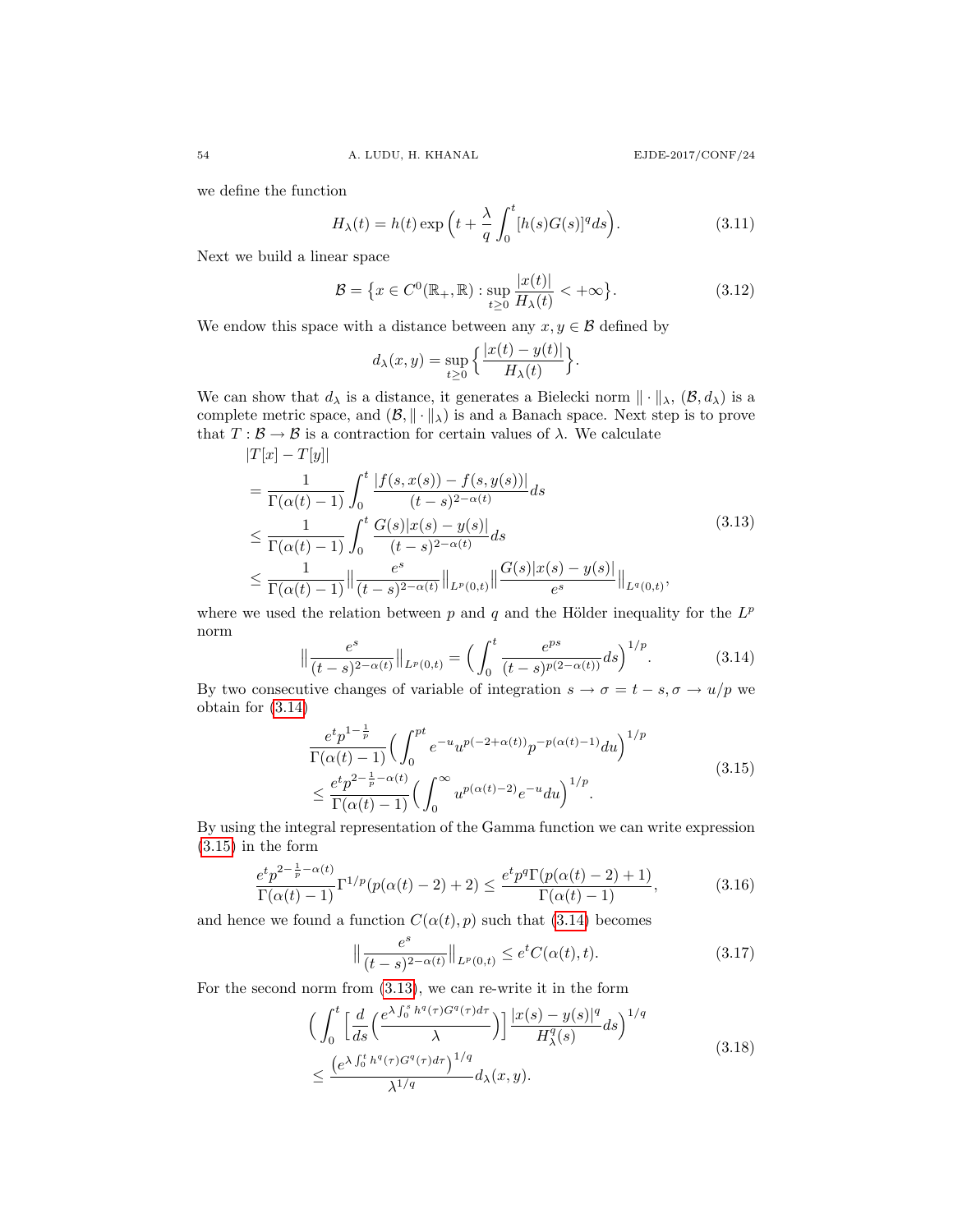By combining [\(3.17\)](#page-8-3) and [3.18,](#page-8-4) by noticing that the expression on the top of [\(3.18\)](#page-8-4)

is  $H_{\lambda}(t)e^{-t}$ , and by applying  $\sup_{t\geq 0}$  on the resulting inequality we have

<span id="page-9-0"></span>
$$
d_{\lambda}(T[x], T[y]) \leq \left[\lambda^{-1/q} \sup_{t \geq 0} C(\alpha(t), t)\right] d_{\lambda}(x, y). \tag{3.19}
$$

Since  $\lambda$  fulfills the constraint in [\(3.10\)](#page-7-1) and  $\alpha(t)$  fulfills the supremum inequality from the hypothesis of Theorem [3.1](#page-7-0) we have

$$
\sup_{t\geq 0}\frac{C(\alpha(t),t)}{\lambda^{1/q}}<1,
$$

and thus  $(3.19)$  proves that the operator T is a contraction on  $\beta$ , and according to the Brouwer Fixed Point Theorem it has one unique fixed point  $x(t)$ . Since the initial value problem  $(3.1)$  is equivalent with the integral equation  $(3.7)$ , and since this integral equation can be written in the form  $T[x](t) = x(t)$ , the existence and uniqueness of the fixed point for the operator T proves Theorem [3.1.](#page-7-0)  $\Box$ 

We mention that the supremum condition from the hypothesis of Theorem [3.1](#page-7-0) can be fulfilled even in the limit  $\alpha(t) \to 0$  because the denominator of the expression approaches  $\Gamma(0^+) \rightarrow +\infty$ .

#### 4. Numerical solutions and discussions

In the following we present the numerical solutions to the DODE [\(3.1\)](#page-5-0) for a test source term in the form  $f(t, x(t)) = -\lambda x(t)$  which reads as

<span id="page-9-1"></span>
$$
D^{\alpha(t)}\Big(x(t) - x(0) - tx'(0)\Big) = \lambda x(t), \quad x(0) = x_0, \quad x'(0) = x_1. \tag{4.1}
$$

Then [\(4.1\)](#page-9-1) is reduced to the Volterra form [\(3.7\)](#page-6-1) and is solved numerically. Writing  $f(t, x(t)) = -\lambda x(t)$  and  $g(t) = x_0 + tx_1$ , the [\(3.7\)](#page-6-1) can be realized in the following two different forms

<span id="page-9-3"></span>
$$
x(t) = g(t) + \lambda \int_0^t \left( K(t, s) \int_0^s x(u) du \right) ds \tag{4.2}
$$

and

<span id="page-9-2"></span>
$$
x(t) = g(t) + \lambda \int_0^t k(t, s) x(s) ds
$$
\n(4.3)

with the kernels  $K(t, s)$  and  $k(t, s)$  defined as

<span id="page-9-4"></span>
$$
K(t,s) = -\frac{1}{\Gamma(\alpha(t)-1)}(t-s)^{\alpha(t)-2}, \quad k(t,s) = -\frac{1}{\Gamma(\alpha(t))}(t-s)^{\alpha(t)-1}.
$$
 (4.4)

The second form, [\(4.3\)](#page-9-2), is a simplification of the first form, [\(4.2\)](#page-9-3), and the equivalence between them can be proved easily by using the Dirichlet formula for changing the limits in a double integral. Generally, the Voltera equations of second kind are solved by using some iterative techniques (resolvent kernel, successive approximation) or numerical integration [\[10\]](#page-15-15). With the singular kernels iterative methods are not applicable here. Due to the presence of the unknown function  $x(t)$  inside two integrals on the right hand side of  $(4.2)$ , the simplified form  $(4.3)$  is preferred for numerical integration. We approximate these equations employing simple quadrature rules as described below.

We divide the interval of integration  $0 \leq s \leq t$  into n equal subintervals of width  $\Delta s = t_n/n$ ,  $n \geq 1$ , where  $t_n$  is the end point we choose for t. Define  $s_j = j\Delta s, j = 0, 1, 2, \cdots, n$  and  $t_i = i\Delta s = s_i$ . Thus,  $x(t_i) \equiv x(s_i)$ . Since the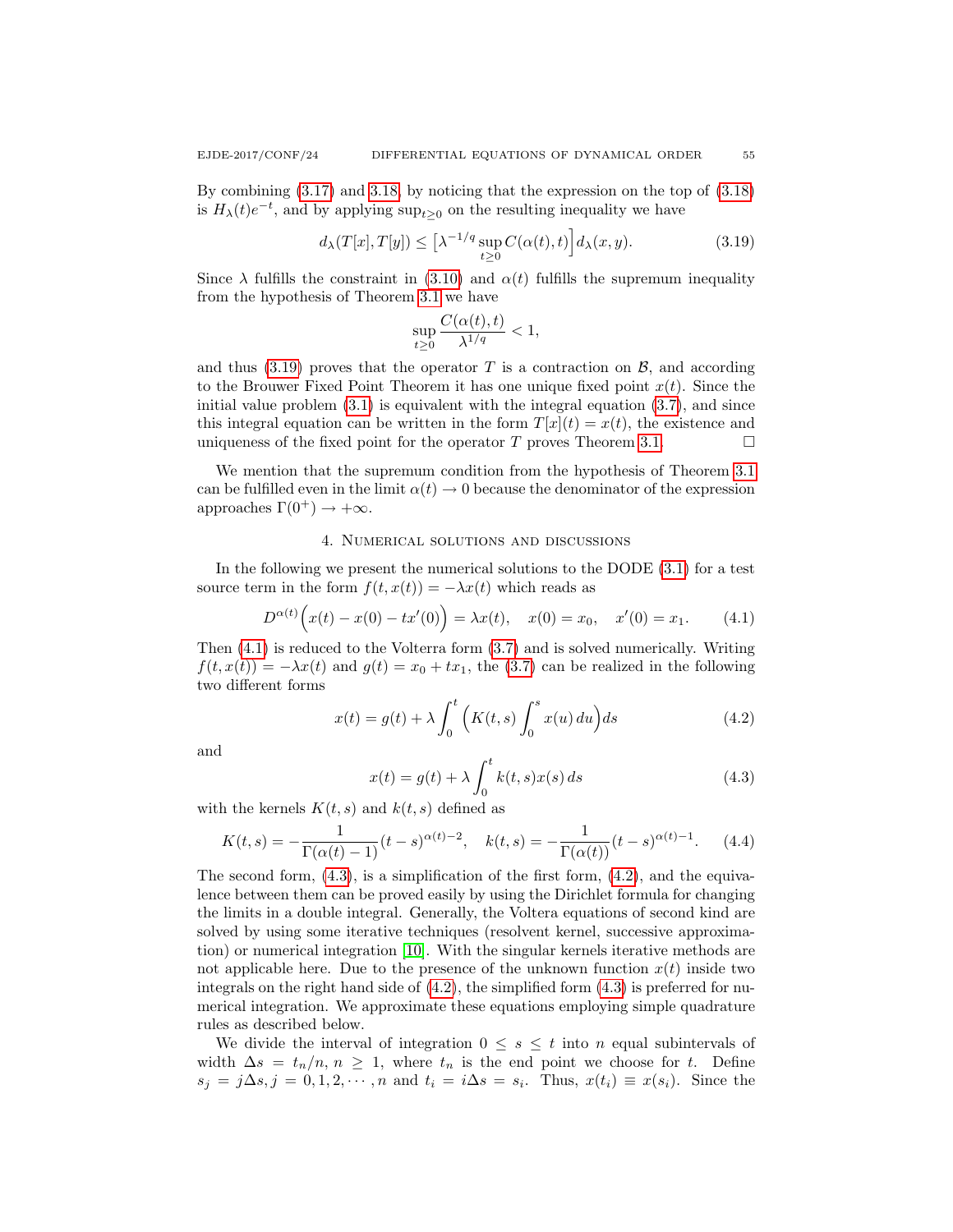integration stops at  $s \leq t$ , we have  $k(t_i, s_j) = 0$  for  $j > i$ . With this notation, using the composite trapezoid rule, we write an approximation to  $(4.3)$  as  $x(t_0) = g(t_0)$ and for  $i = 1, 2, \dots, n$  with  $j \leq i$ 

$$
x(t_i) = g(t_i) + \frac{\Delta s}{2} \Big( k(t_0, s_0) x(s_0) + 2 \sum_{j=1}^{i-1} k(t_i, s_j) x(s_j) + k(t_i, s_i) x(s_i) \Big) \tag{4.5}
$$

For [\(4.2\)](#page-9-3) we use trapezoid rule for the inner integral and the Riemann (left sum) approximation for the outer integral.

$$
x(t_i) = g(t_i) + \Delta s^2 \sum_{j=0}^{n-1} K(t_i, s_j) \left( \frac{1}{2} x(s_0) + \sum_{k=1}^{j-1} x(s_k) + \frac{1}{2} x(s_j) \right), \quad j \le i. \tag{4.6}
$$

First, we test the case  $\alpha(t) = 2$ . With  $x_0 = 2$  and  $x_1 = 1$ , we expect the solution to [\(4.2\)](#page-9-3) and [\(4.3\)](#page-9-2) mimic the initial value problem of the second order ODE  $x''(t) = -\lambda x, x(0) = 2, x'(0) = 1$ . The numerical solutions to the integral ODE  $x'(t) = -\lambda x, x(0) = 2, x'(0) = 1$ . The numerical solutions to equations and the exact solution of the ODE  $x(t) = 2\cos\sqrt{\lambda}t + \frac{1}{\lambda}$  $\frac{1}{\sqrt{\lambda}}$  sin  $\sqrt{\lambda}t$  are plotted together in Figure [1](#page-10-0) and Figure [2.](#page-11-0) We observe in Figure 1 that for  $\lambda = 10\pi$ and  $\lambda = 20\pi$ , both the integral equations solutions look similar (in "eye norm"). The numerical solutions to [\(4.2\)](#page-9-3) is not accurate for large values of  $\lambda$  as seen in Figure [2.](#page-11-0) Solution from the simplified form [\(4.3\)](#page-9-2) is found to be stable also for rapid time variation with the large value of  $\lambda$ . Figure [3](#page-11-1) (left) presents the case  $\alpha(t) = 2$ with  $\lambda = -10\pi$ ,  $x(0) = 2$  and  $x'(0) = 0$ . Here we obtained the exponential solution  $x(t) = e^{\sqrt{-\lambda}t} + e^{-\sqrt{-\lambda}t}$  as expected.



<span id="page-10-0"></span>FIGURE 1. Test comparison between the two forms of the integral equations for  $\alpha(t) = 2$ . Exact solution of second order ODE in red, numerical solutions of the integral [\(4.2\)](#page-9-3) in blue and [\(4.3\)](#page-9-2) in green with  $x_0 = 2$ ,  $x_1 = 1$ ,  $\lambda = 10\pi$  (left) and  $\lambda = 20\pi$  (right). The simplified form [\(4.3\)](#page-9-2) provides the correct (constant amplitude sinusoidal behavior for constant order 2 of differentiation in the equivalent ODE) result.

Next, we test the case with  $\alpha(t) = 1$ . In this case we expect the solution to follow exponential growth function  $x(t) = x_0 e^{-\lambda t}$ , solution of the first order ODE. Our integral equation formulation requires two values  $x_0$  and  $x_1$  to define  $g(t) = x_0 + x_1 t$ . Hence this case seems to be an "overdetermined system" imposing two initial conditions for  $x(0) = x_0$  and  $x'(0) = x_1$  for the first order ODE. But the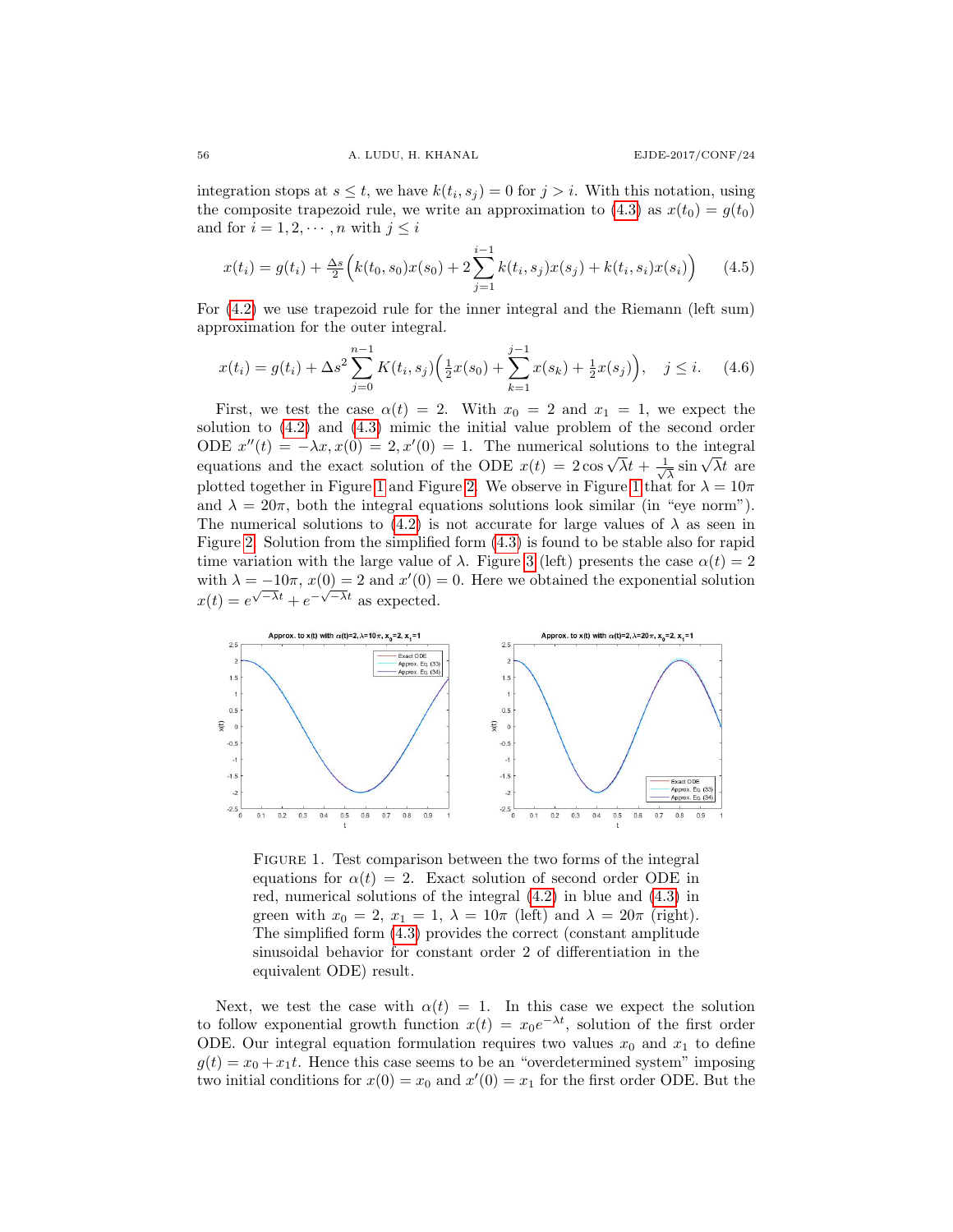

<span id="page-11-0"></span>FIGURE 2. Test comparison between the two forms of the integral equations for  $\alpha(t) = 2$  and higher frequency. Exact solution of second order ODE in red, numerical solutions of the integral [\(4.2\)](#page-9-3) in blue and [\(4.3\)](#page-9-2) in green with  $\alpha(t) = 2$ ,  $x_0 = 2$ ,  $x_1 = 1$ ,  $\lambda = 40\pi$ (left) and  $\lambda = 1000\pi$  (right). The simplified form [\(4.2\)](#page-9-3) provides the correct result for rapid time variation, too.

numerical solutions behaves well in this case also. In Figure [4,](#page-12-0) the solutions from [\(4.3\)](#page-9-2) with  $\lambda = \pm 5\pi$ ,  $x_0 = 2$  and  $x_1 = 0$  are presented. The solutions to the integral equation for the positive as well as negative value of  $\lambda$  seemed to be consistent with the solutions to first order ODE as expected.



<span id="page-11-1"></span>FIGURE 3. Test comparison between the two forms of the integral equations for  $\alpha(t) = 2$  and negative values of  $\lambda$ . Numerical so-lutions to [\(4.2\)](#page-9-3) in blue and [\(4.3\)](#page-9-2) in green with  $x_0 = 2, x_1 = 0$ ,  $\lambda = -5\pi$  (left) and  $\lambda = -10\pi$  (right). Both the solution agree well with the exact solution of the second order ODE in red.

The simplified [\(4.3\)](#page-9-2) was found to approximate the VODE [\(4.4\)](#page-9-4) well for the fixed order of differentiation  $\alpha = 1, 2$ . Finally, using [\(4.3\)](#page-9-2), we explore the following types of variation in  $\alpha \in (1, 2)$ .

(a)  $\alpha(t) = 1 + t$ (b)  $\alpha(t) = 2 - t$ (c)  $\alpha(t) = 1 + \frac{1}{2} \left[ 1 + \tanh \left( 100 \left( t - \frac{1}{2} \right) \right) \right]$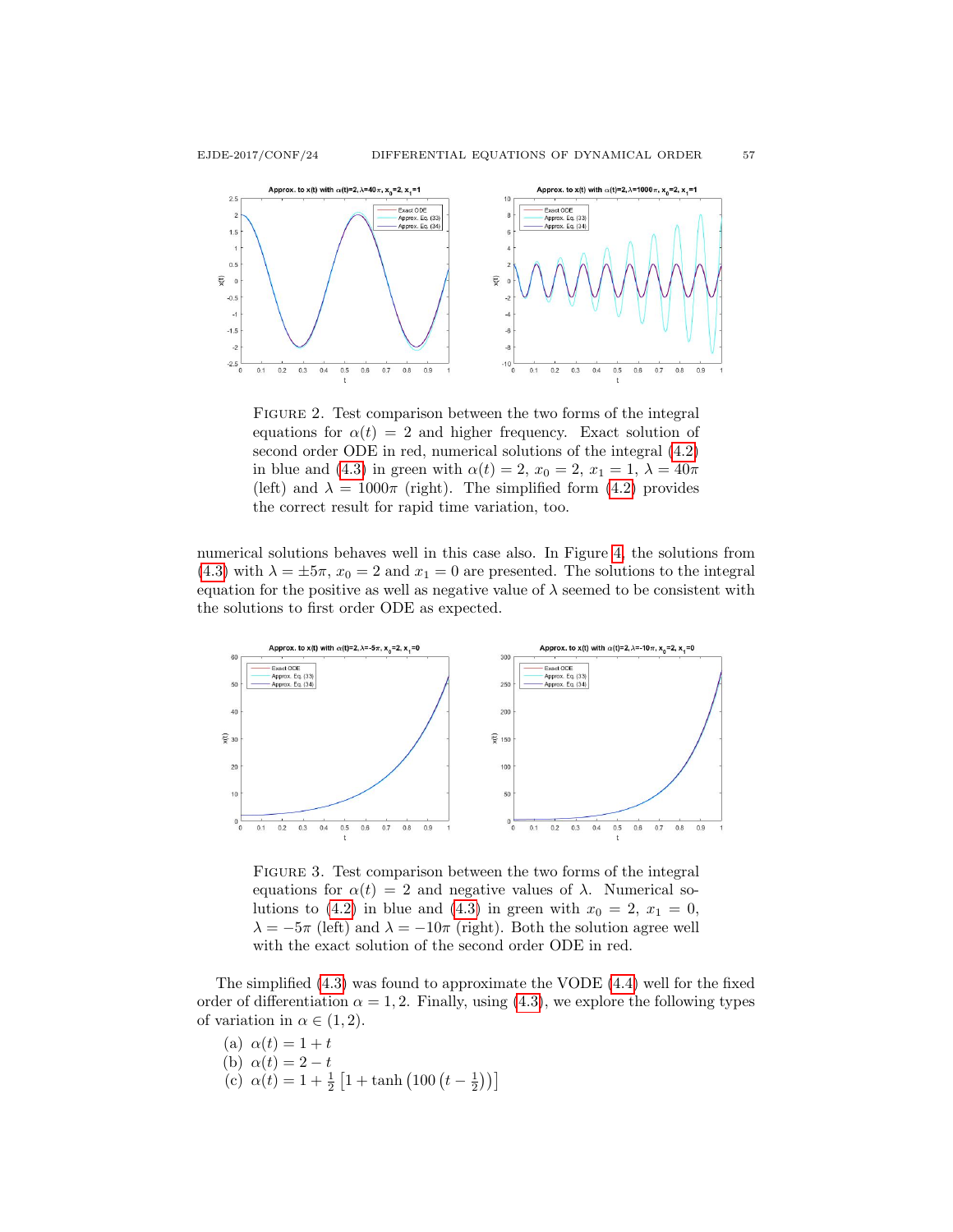

<span id="page-12-0"></span>FIGURE 4. Numerical solution to the integral equation a fixed differentiation order  $\alpha(t) = 1$ . Numerical solutions  $x(t)$  of [\(4.3\)](#page-9-2) in blue with  $x_0 = 2$ ,  $x_1 = 0$ ,  $\lambda = -5\pi$  (left) and  $\lambda = 5\pi$  (right). Both the solutions agree well with the exact solutions of the first order ODE in red.

(d)  $\alpha(t) = 1 + \sin(12\pi t)$ 

The approximate solutions to the integral equation with linear increase in  $\alpha(t)$  are presented in Figure [4](#page-12-0) and Figure [5.](#page-12-1) The solution with  $\alpha(t) = 1 + t$  in Figure 4 starts with an exponential growth and becomes oscillating as  $\alpha$  goes closer to 2.



<span id="page-12-1"></span>FIGURE 5. The order of differentiation increasing linearly from 1 to 2. Solution  $x(t)$  of the integral [\(4.2\)](#page-9-3) with  $\lambda = -10\pi, \alpha(t) = 1 + t$ and  $x_0 = 2, x_1 = 1$ . The solution develops from an exponential grow in the beginning when  $\alpha \sim 1$  towards oscillating solution in the final stage when  $\alpha \sim 2$ .

The solutions with  $\alpha(t) = 2-t$  in Figure [5](#page-12-1) develops from oscillatory to exponential. In general, numerical solutions to [\(4.3\)](#page-9-2) follows the expected traditional ODE behavior of exact solutions for constant values of  $\alpha$ .

To understand better the behavior of the solution during the transition moment  $\alpha: 1 \to 2$ , and to be confident in the formulas and numerical procedure, we tested a situation when  $\alpha(t)$  is constant (either 1 or 2) and transits very fast, yet smooth from 1 to 2 in a narrow neighborhood of a point in time. As expected results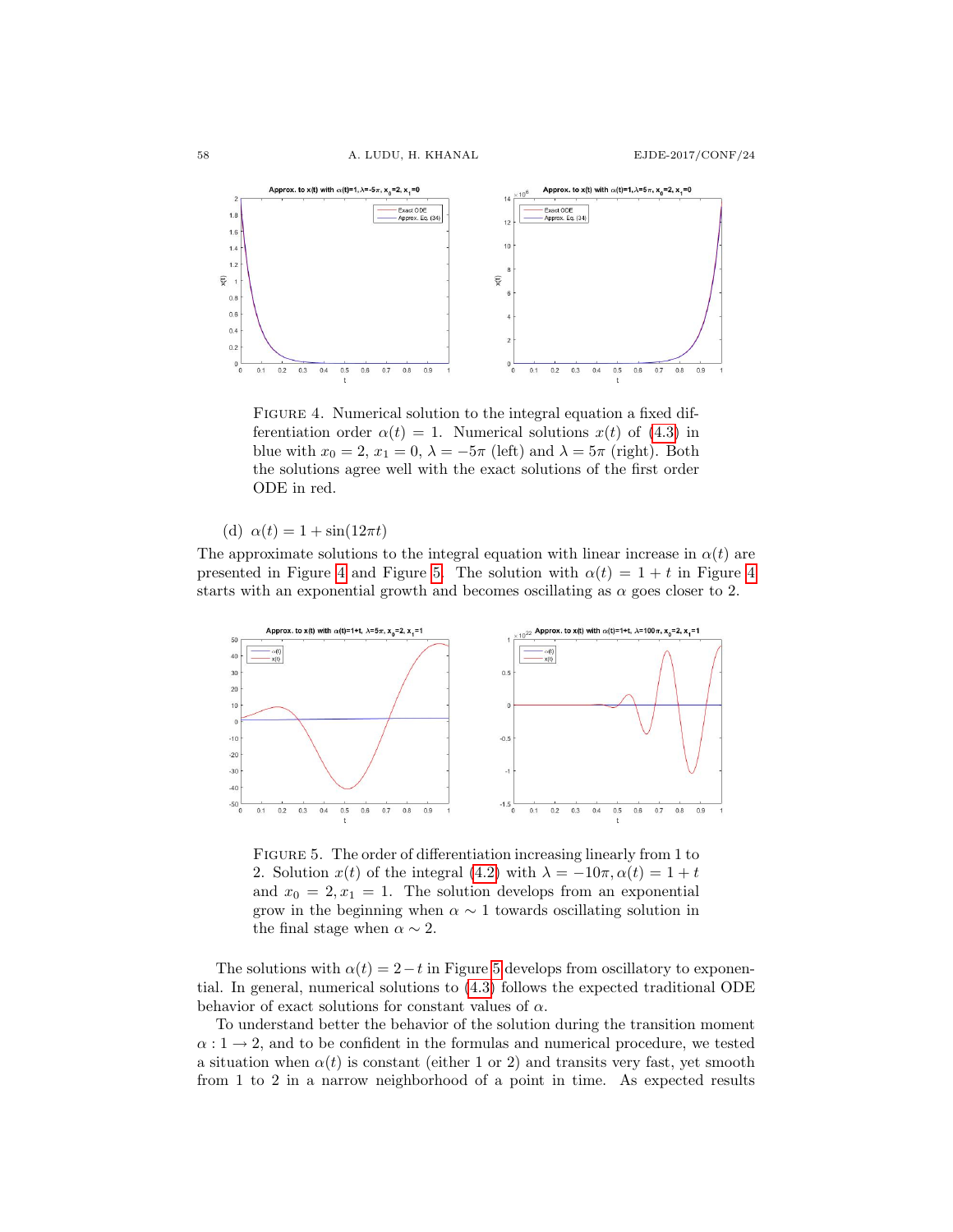

FIGURE 6. The order of differentiation dropping linearly from 2 to 1. The solution  $x(t)$  of the integral [\(4.3\)](#page-9-2) with  $\alpha(t) = 2 - t$ ,  $x_0 = 2, x_1 = 1$  for  $\lambda = 2\pi$  (left) and  $\lambda = -2\pi$  (right). Both the solutions are consistent with the exact ODE solution at the limiting cases  $\alpha \to 1^+$  and  $\alpha \to 2^-$ .



<span id="page-13-0"></span>FIGURE 7. Very steep transition for the order of differentiation, from 1 to 2,  $\alpha(t) = 1 + \frac{1}{2} \left[ 1 + \tanh \left( 100 \left( t - \frac{1}{2} \right) \right) \right]$ . Solution  $x(t)$ of the integral [\(4.3\)](#page-9-2) with  $\lambda = -10\pi$  (left),  $\lambda = -50\pi$  (right) and  $x_0 = 2, x_1 = 1$ . Far away from the transition point  $(t = \frac{1}{2})$  the solutions have their regular behavior, and a new type of solution showing a singular spike occurs at transition point.

presented in Figure [7](#page-13-0) demonstrate that our numerical procedures can reproduce situations when  $\alpha$  is constant, and also provide an interesting transition of the solutions between the two different regimes.

To verify the variable memory effect induced by variable order of differentiation, we studied numerically the case when  $\alpha(t)$  is an oscillatory function of time. The results presented in Figure [7](#page-13-0) show that the numerical solutions of the integral equation  $x(t)$  follow the order of differentiation in the asymptotic limits as  $\alpha(t)$ oscillates between 1 and 2.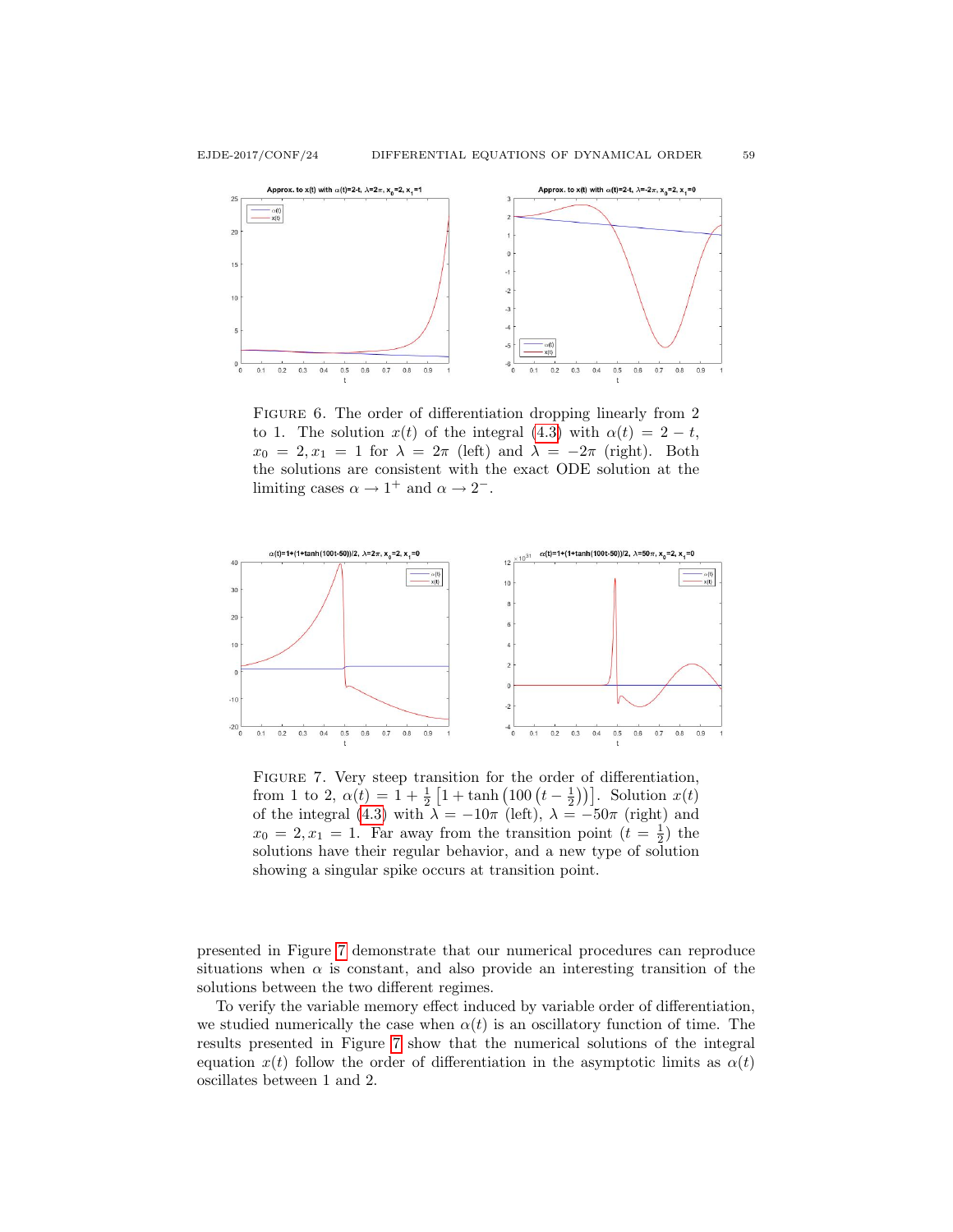

FIGURE 8. Oscillating order of differentiation  $\alpha(t) = 1 + \sin(12\pi t)$ . Solution  $x(t)$  of the integral [\(4.3\)](#page-9-2) with  $\lambda = \pi$  (left) and  $\lambda = 5\pi$ (right),  $x_0 = 2, x_1 = 1$ . Basically, the solution follows the order of differentiation oscillating for  $1 \ll \alpha \leq 2$  and dropping to zero (because  $\lambda > 0$ ) for  $\alpha < 1$ . The slower solution (left) has longer memory and tends to lag behind  $\alpha(t)$ , while the fast variation solution (right) is stronger locally dependent on the order.

### 5. Conclusions

In this paper we introduced a new type of ordinary differential equations (DODE) whose order of differentiation is variable, and a function of the independent variable. We defined this new equation and reviewed several physical situations in which such variable order of differentiation can model a complex phenomenon. We show that the DODE can be represented in terms of a generalization of fractional derivatives whose order of differentiation are functions of the variables. We demonstrated that solving a DODE reduces to finding the solution of a Volterra integral equation of second kind with singular integrable kernel, and we proved a theorem of existence and uniqueness of the solutions of DODE for some constraints applied to the variable order of differentiation. We solved a DODE equation numerically by using a specific numerical procedure and presented several examples for various laws of variation of the order of differentiation  $\alpha(t)$  with time. We note that the solution is always delayed with respect to  $\alpha(t)$  in a measure depending on the relative rate of variation of the solution compared to the rate of variation of  $\alpha(t)$ . For example, when  $\alpha(t)$  evolves from 1 to 2, the solution is expected to change its behavior from exponential to oscillatory, and this effect happens but lags the change of  $\alpha$ . Another issue that needs further study is the management of the initial conditions which should change themselves in a smooth manner in synchronicity with the order of differentiation.

#### **REFERENCES**

- <span id="page-14-1"></span>[1] A. Babakhani, V. Daftardar-Gejji; On calculus of local fractional derivatives, Journal of Mathematical Analysis and Applications  $270(1)$  (2002), 66-79.
- <span id="page-14-2"></span>[2] D. Baleanu, O. G. Mustafa; On the global existence of solutions to a class of fractional differential equations, Computers and Mathematics with Applications 59(5), 1835-1841.
- <span id="page-14-0"></span>[3] M. Caputo; Linear model of dissipation whose Q is almost frequency independent-II, Geophysics Journal of Royal Astronomical Society 13(5) (1967), 529-539.